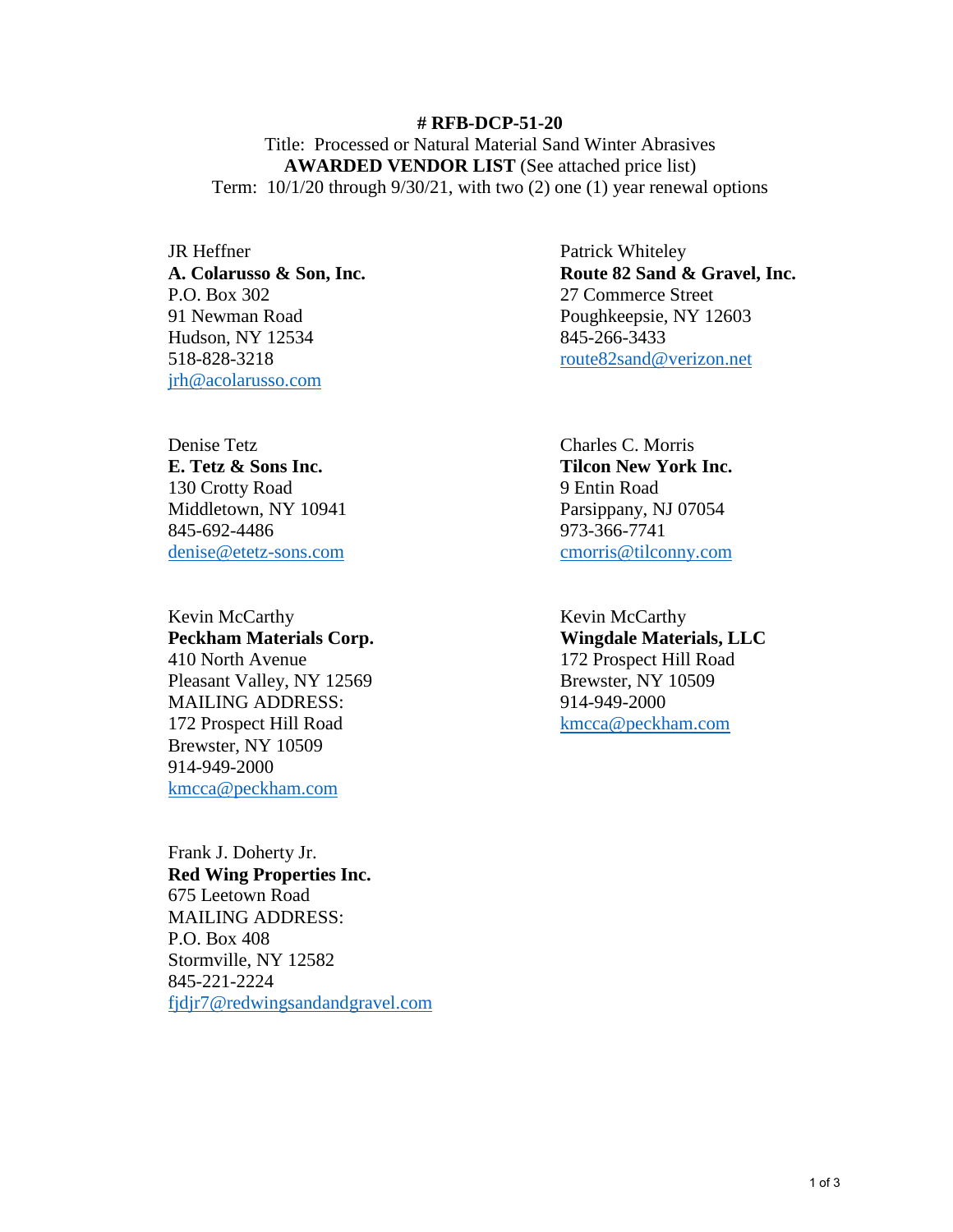| <b>County of Dutchess</b><br><b>Bid # RFB-DCP-51-20</b><br><b>Processed or Natural Material Sand Winter Abrasives</b><br>Term: 10/1/20 through 9/30/21, with two (2) one (1) year renewal options |            |                                    |                                      |                                               |                                     |                                          |                                           |                                          |                                                |  |  |
|---------------------------------------------------------------------------------------------------------------------------------------------------------------------------------------------------|------------|------------------------------------|--------------------------------------|-----------------------------------------------|-------------------------------------|------------------------------------------|-------------------------------------------|------------------------------------------|------------------------------------------------|--|--|
| <b>AWARDED VENDORS:</b>                                                                                                                                                                           |            | A. Colarusso &<br>Son, Inc.        | E. Tetz &<br>Sons Inc.               | <b>Peckham</b><br><b>Materials</b>            | <b>Red Wing</b><br>Properties Inc.  | <b>Red Wing</b><br><b>Properties Inc</b> | Gravel, Inc.                              | Route 82 Sand & Tilcon New York<br>Inc.  | Wingdale<br>Materials, LLC                     |  |  |
| <b>LOCATION OF THE SOURCE:</b>                                                                                                                                                                    |            | 91 Newman Road<br>Hudson, NY 12534 | Slate Hill, NY /<br>Bloomingburg, NY | 410 North Avenue<br>Pleasant Valley, NY 12569 | 2332 Route 82<br>Billings, NY 12510 | 801 Spring Lake Road<br>Milan, NY 12571  | 17 Canoe Hill Road<br>Millbrook, NY 12545 | 461 Sheafe Road<br>New Hamburg, NY 12590 | 3206 Pleasant Ridge Road<br>Wingdale, NY 12594 |  |  |
| <b>Schedule of Items</b>                                                                                                                                                                          | Unit       | <b>Price Per Unit</b>              | <b>Price Per Unit</b>                | <b>Price Per Unit</b>                         | <b>Price Per Unit</b>               | <b>Price Per Unit</b>                    | <b>Price Per Unit</b>                     | <b>Price Per Unit</b>                    | <b>Price Per Unit</b>                          |  |  |
| <b>Item D-1402 PICKUP PRICE</b>                                                                                                                                                                   | <b>TON</b> | \$13.25                            | \$19.00                              | \$15.50                                       | \$16.00                             | \$8.50                                   | \$15.50                                   | \$11.98                                  | \$21.00                                        |  |  |
| <b>Item D-1402 DELIVERED PRICE BY LOCATION</b>                                                                                                                                                    |            |                                    |                                      |                                               |                                     |                                          |                                           |                                          |                                                |  |  |
| 1. DPW Poughkeepsie                                                                                                                                                                               | <b>TON</b> | \$23.00                            | \$32.00                              | \$20.50                                       | no bid                              | \$17.50                                  | no bid                                    | \$18.23                                  | no bid                                         |  |  |
| 2. DPW Amenia                                                                                                                                                                                     | <b>TON</b> | \$23.00                            | no bid                               | \$22.50                                       | no bid                              | \$16.00                                  | no bid                                    | \$26.98                                  | \$27.00                                        |  |  |
| 3. DPW Beekman                                                                                                                                                                                    | <b>TON</b> | \$26.00                            | \$32.00                              | \$22.50                                       | no bid                              | \$18.50                                  | no bid                                    | \$19.48                                  | \$26.00                                        |  |  |
| 4. DPW Pine Plains                                                                                                                                                                                | <b>TON</b> | \$20.00                            | no bid                               | \$23.50                                       | no bid                              | \$14.50                                  | no bid                                    | \$22.48                                  | no bid                                         |  |  |
| 5. DPW Millbrook                                                                                                                                                                                  | <b>TON</b> | \$23.75                            | no bid                               | \$21.00                                       | no bid                              | \$16.50                                  | \$15.50                                   | \$22.98                                  | no bid                                         |  |  |
| <b>6. DPW Rhinebeck</b>                                                                                                                                                                           | <b>TON</b> | \$19.50                            | no bid                               | \$23.00                                       | no bid                              | \$15.00                                  | no bid                                    | \$22.48                                  | no bid                                         |  |  |
| 7. Town of Amenia                                                                                                                                                                                 | <b>TON</b> | \$23.00                            | no bid                               | \$23.00                                       | no bid                              | \$15.00                                  | no bid                                    | \$26.98                                  | \$27.00                                        |  |  |
| 8. Town of Beekman                                                                                                                                                                                | <b>TON</b> | \$26.00                            | no bid                               | \$22.50                                       | no bid                              | \$18.50                                  | no bid                                    | \$19.48                                  | \$26.00                                        |  |  |
| 9. Town of Clinton                                                                                                                                                                                | <b>TON</b> | \$20.75                            | no bid                               | \$21.00                                       | no bid                              | \$16.00                                  | no bid                                    | \$22.48                                  | no bid                                         |  |  |
| 10. Town of Dover                                                                                                                                                                                 | <b>TON</b> | \$25.25                            | no bid                               | \$24.00                                       | no bid                              | \$18.50                                  | no bid                                    | \$22.48                                  | \$26.00                                        |  |  |
| 11. Town of Fishkill                                                                                                                                                                              | <b>TON</b> | \$26.75                            | \$29.00                              | no bid                                        | no bid                              | \$19.00                                  | no bid                                    | \$18.23                                  | no bid                                         |  |  |
| 12. Town of East Fishkill                                                                                                                                                                         | <b>TON</b> | \$27.10                            | \$29.00                              | no bid                                        | no bid                              | \$19.00                                  | no bid                                    | \$18.73                                  | no bid                                         |  |  |
| 13. Town of Hyde Park                                                                                                                                                                             | <b>TON</b> | \$21.10                            | no bid                               | \$21.00                                       | no bid                              | \$17.00                                  | no bid                                    | \$19.23                                  | no bid                                         |  |  |
| 14. Town of LaGrange                                                                                                                                                                              | <b>TON</b> | \$25.50                            | \$32.00                              | \$21.00                                       | no bid                              | \$18.00                                  | no bid                                    | \$19.23                                  | no bid                                         |  |  |
| 15. Town of Milan                                                                                                                                                                                 | <b>TON</b> | \$20.00                            | no bid                               | \$23.50                                       | no bid                              | \$14.25                                  | no bid                                    | \$24.98                                  | no bid                                         |  |  |
| 16. Town of North East                                                                                                                                                                            | <b>TON</b> | \$21.75                            | no bid                               | no bid                                        | no bid                              | \$15.50                                  | no bid                                    | \$28.98                                  | no bid                                         |  |  |
| 17. Town of Pawling                                                                                                                                                                               | <b>TON</b> | \$27.75                            | \$36.00                              | no bid                                        | no bid                              | \$19.50                                  | no bid                                    | \$22.48                                  | \$26.00                                        |  |  |